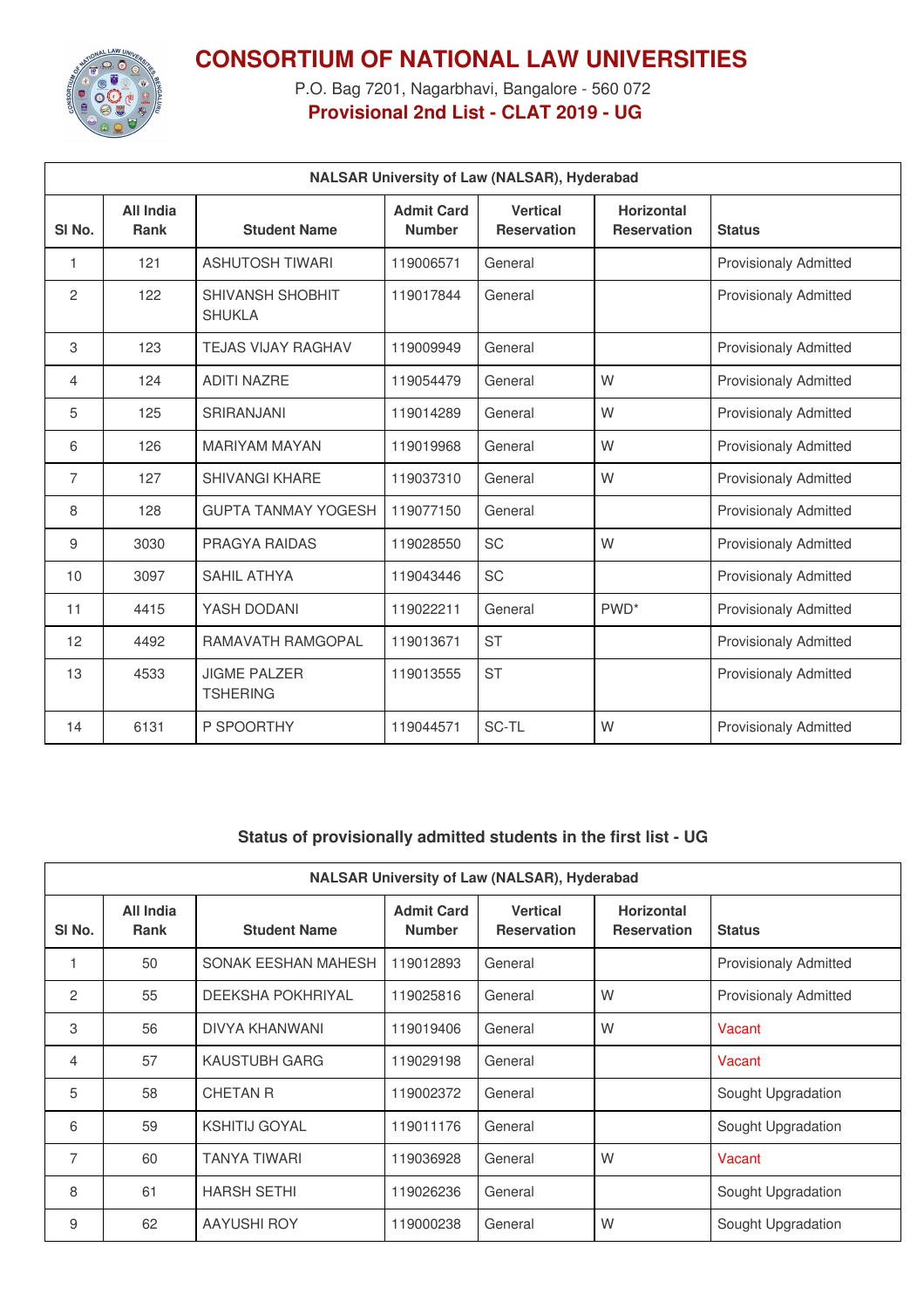|        | <b>NALSAR University of Law (NALSAR), Hyderabad</b> |                                     |                                    |                                       |                                         |                              |  |  |
|--------|-----------------------------------------------------|-------------------------------------|------------------------------------|---------------------------------------|-----------------------------------------|------------------------------|--|--|
| SI No. | <b>All India</b><br>Rank                            | <b>Student Name</b>                 | <b>Admit Card</b><br><b>Number</b> | <b>Vertical</b><br><b>Reservation</b> | <b>Horizontal</b><br><b>Reservation</b> | <b>Status</b>                |  |  |
| 10     | 63                                                  | LABDHI GOLECHHA                     | 119028557                          | General                               | W                                       | Sought Upgradation           |  |  |
| 11     | 64                                                  | <b>KHUSHBOO DEV</b>                 | 119025668                          | General                               | W                                       | Sought Upgradation           |  |  |
| 12     | 65                                                  | <b>ANIKET CHAUHAAN</b>              | 119020069                          | General                               |                                         | Sought Upgradation           |  |  |
| 13     | 66                                                  | <b>KHUSHI MITTAL</b>                | 119019546                          | General                               | W                                       | Sought Upgradation           |  |  |
| 14     | 67                                                  | KULKARNI AYUSH<br>VAIBHAV           | 119042385                          | General                               |                                         | <b>Provisionaly Admitted</b> |  |  |
| 15     | 68                                                  | <b>VEDIKA SINGH</b>                 | 119023322                          | General                               | W                                       | Sought Upgradation           |  |  |
| 16     | 70                                                  | <b>ARYAN GARG</b>                   | 119024830                          | General                               |                                         | Sought Upgradation           |  |  |
| 17     | 71                                                  | PIYUSH RAJ                          | 119029061                          | General                               |                                         | Sought Upgradation           |  |  |
| 18     | 72                                                  | <b>SUHANI AGARWAL</b>               | 119015540                          | General                               | W                                       | Sought Upgradation           |  |  |
| 19     | 73                                                  | <b>PARAS PARE</b>                   | 119044798                          | General                               |                                         | Vacant                       |  |  |
| 20     | 74                                                  | <b>HARSHITA LILANI</b>              | 119029529                          | General                               | W                                       | Sought Upgradation           |  |  |
| 21     | 75                                                  | <b>HARSH JAIN</b>                   | 119020958                          | General                               |                                         | <b>Provisionaly Admitted</b> |  |  |
| 22     | 77                                                  | <b>ARJUN NAYYAR</b>                 | 119036546                          | General                               |                                         | <b>Provisionaly Admitted</b> |  |  |
| 23     | 78                                                  | <b>TAVASHYA KUMAR</b>               | 119014550                          | General                               |                                         | Sought Upgradation           |  |  |
| 24     | 79                                                  | <b>HARSH JAIN</b>                   | 119004873                          | General                               |                                         | Sought Upgradation           |  |  |
| 25     | 80                                                  | <b>OJASVITA CHAUHAN</b>             | 119065407                          | General                               | W                                       | Sought Upgradation           |  |  |
| 26     | 81                                                  | <b>JAI AGARWAL</b>                  | 119015382                          | General                               |                                         | <b>Provisionaly Admitted</b> |  |  |
| 27     | 83                                                  | PRABHU RUCHIKA<br><b>SUDHIR</b>     | 119002717                          | General                               | W                                       | <b>Provisionaly Admitted</b> |  |  |
| 28     | 84                                                  | NIRVANI BHAWSAR                     | 119026839                          | General                               | W                                       | <b>Provisionaly Admitted</b> |  |  |
| 29     | 85                                                  | HARSH PATI TRIPATHI                 | 119035002                          | General                               |                                         | Provisionaly Admitted        |  |  |
| 30     | 86                                                  | <b>KARSHIN MALIK</b>                | 119012400                          | General                               | W                                       | Sought Upgradation           |  |  |
| 31     | 87                                                  | SHUBHAM DAMANI                      | 119011862                          | General                               |                                         | Sought Upgradation           |  |  |
| 32     | 88                                                  | <b>UNNAT AKHOURI</b>                | 119017883                          | General                               |                                         | Provisionaly Admitted        |  |  |
| 33     | 89                                                  | UTKARSH MANI TRIPATHI               | 119013988                          | General                               |                                         | Sought Upgradation           |  |  |
| 34     | 90                                                  | SAHIL AGGARWAL                      | 119023509                          | General                               |                                         | Sought Upgradation           |  |  |
| 35     | 91                                                  | RIDDHI JAIN                         | 119017745                          | General                               | W                                       | <b>Provisionaly Admitted</b> |  |  |
| 36     | 92                                                  | <b>RISHABH SINGH</b>                | 119033869                          | General                               |                                         | Vacant                       |  |  |
| 37     | 93                                                  | RALI SATEESH                        | 119030349                          | General                               |                                         | <b>Provisionaly Admitted</b> |  |  |
| 38     | 94                                                  | <b>TANMAY MALIK</b>                 | 119025907                          | General                               |                                         | Sought Upgradation           |  |  |
| 39     | 95                                                  | <b>ADITYA MATOLLI</b>               | 119047235                          | General                               |                                         | <b>Provisionaly Admitted</b> |  |  |
| 40     | 96                                                  | <b>GURALA SRI VISHNU</b><br>VARDHAN | 119011413                          | General                               |                                         | Vacant                       |  |  |
| 41     | 97                                                  | ANANYAA GUPTA                       | 119024980                          | General                               | W                                       | <b>Provisionaly Admitted</b> |  |  |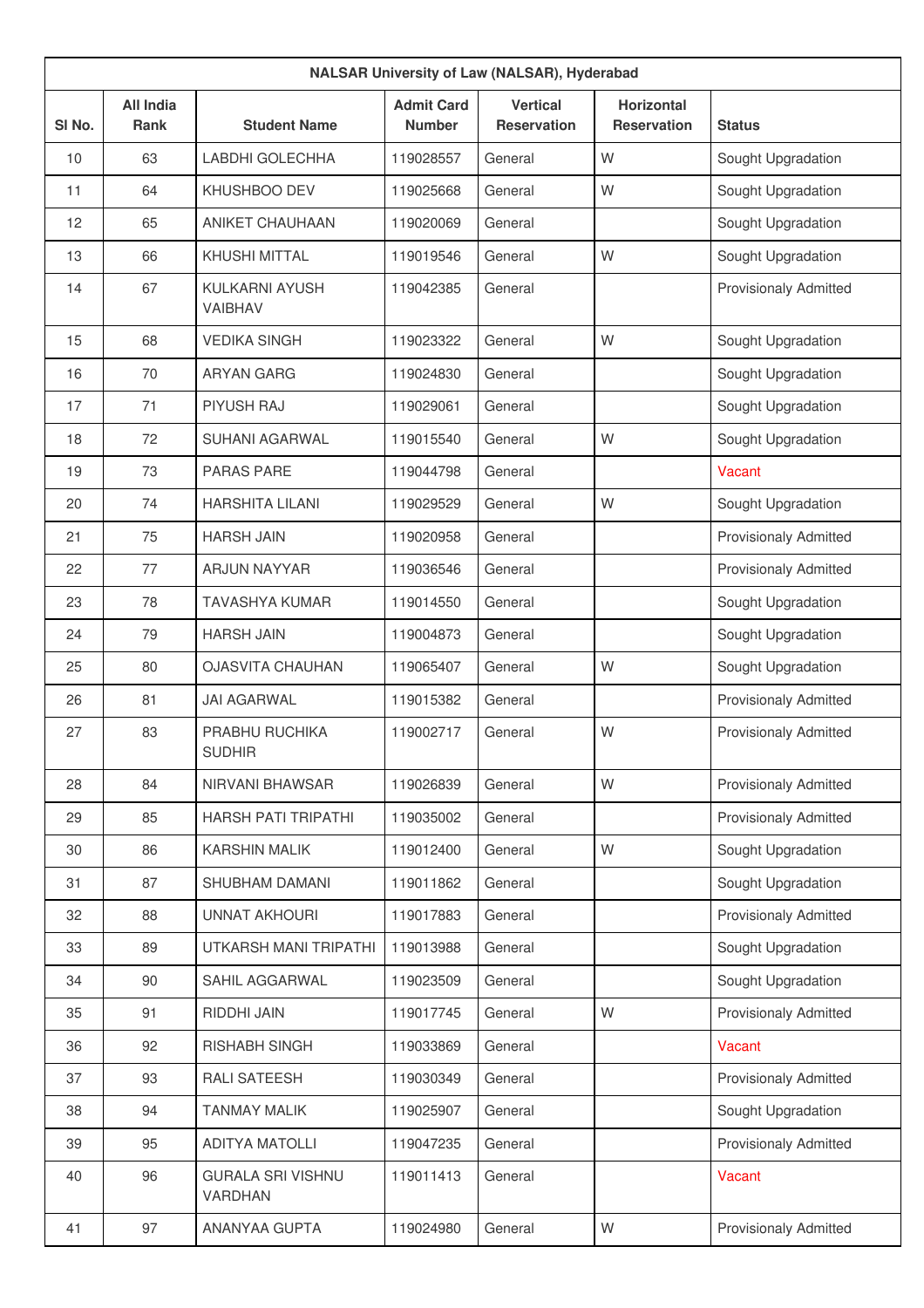| <b>NALSAR University of Law (NALSAR), Hyderabad</b> |                                 |                                          |                                    |                                       |                                         |                              |  |
|-----------------------------------------------------|---------------------------------|------------------------------------------|------------------------------------|---------------------------------------|-----------------------------------------|------------------------------|--|
| SI <sub>No.</sub>                                   | <b>All India</b><br><b>Rank</b> | <b>Student Name</b>                      | <b>Admit Card</b><br><b>Number</b> | <b>Vertical</b><br><b>Reservation</b> | <b>Horizontal</b><br><b>Reservation</b> | <b>Status</b>                |  |
| 42                                                  | 98                              | AGAM AGGARWAL                            | 119019237                          | General                               |                                         | Vacant                       |  |
| 43                                                  | 99                              | <b>MEHREEN MANDER</b>                    | 119016232                          | General                               | W                                       | Sought Upgradation           |  |
| 44                                                  | 100                             | <b>VIRAJ PURI</b>                        | 119028167                          | General                               |                                         | <b>Provisionaly Admitted</b> |  |
| 45                                                  | 101                             | YASHASHWINI SANTUKA                      | 119005668                          | General                               | W                                       | Sought Upgradation           |  |
| 46                                                  | 102                             | ABHIMANYU SUDHANSHU<br><b>CHATURVEDI</b> | 119002745                          | General                               |                                         | <b>Provisionaly Admitted</b> |  |
| 47                                                  | 103                             | <b>MRITYUNJOY ROY</b>                    | 119026414                          | General                               |                                         | Sought Upgradation           |  |
| 48                                                  | 104                             | SAUMYA KHANDELWAL                        | 119014059                          | General                               | W                                       | <b>Provisionaly Admitted</b> |  |
| 49                                                  | 105                             | PRANAY BHARDWAJ                          | 119009329                          | General                               |                                         | <b>Provisionaly Admitted</b> |  |
| 50                                                  | 106                             | DHANANJAY DHONCHAK                       | 119027561                          | General                               |                                         | <b>Provisionaly Admitted</b> |  |
| 51                                                  | 107                             | <b>SATVIK SANSKRITAYAN</b>               | 119001761                          | General                               |                                         | Sought Upgradation           |  |
| 52                                                  | 108                             | SHASHVAT CHANDRA                         | 119032933                          | General                               |                                         | Vacant                       |  |
| 53                                                  | 109                             | <b>MAYURESH KUMAR</b>                    | 119011656                          | General                               |                                         | <b>Provisionaly Admitted</b> |  |
| 54                                                  | 110                             | <b>RISHABH G WARRIER</b>                 | 119027670                          | General                               |                                         | <b>Provisionaly Admitted</b> |  |
| 55                                                  | 111                             | <b>GOVIND SINGH</b>                      | 119036588                          | General                               |                                         | <b>Provisionaly Admitted</b> |  |
| 56                                                  | 112                             | PRADHYUMN SHARMA                         | 119043520                          | General                               |                                         | <b>Provisionaly Admitted</b> |  |
| 57                                                  | 114                             | ROHAN MUKUL PADHYE                       | 119060174                          | General                               |                                         | <b>Provisionaly Admitted</b> |  |
| 58                                                  | 115                             | <b>NATASHA SINGH</b>                     | 119000996                          | General                               | W                                       | Sought Upgradation           |  |
| 59                                                  | 116                             | NIMISHA MISHRA                           | 119012517                          | General                               | W                                       | <b>Provisionaly Admitted</b> |  |
| 60                                                  | 118                             | <b>ARYAMAN SINGH</b>                     | 119018624                          | General                               |                                         | <b>Provisionaly Admitted</b> |  |
| 61                                                  | 119                             | ANSHUL AGARWAL                           | 119031029                          | General                               |                                         | <b>Provisionaly Admitted</b> |  |
| 62                                                  | 120                             | TANUJA DASWANI                           | 119020830                          | General                               | W                                       | <b>Provisionaly Admitted</b> |  |
| 63                                                  | 144                             | ARYAN RAJ KASHYAP                        | 119039705                          | SC                                    |                                         | <b>Provisionaly Admitted</b> |  |
| 64                                                  | 189                             | SIMHADRI VENKATA<br>BHARADWAJA           | 119004346                          | GC-TL                                 |                                         | Sought Upgradation           |  |
| 65                                                  | 283                             | <b>NEHA VARMA</b>                        | 119029183                          | GC-TL                                 | W                                       | <b>Provisionaly Admitted</b> |  |
| 66                                                  | 378                             | <b>GARVIT DAGA</b>                       | 119020842                          | GC-TL                                 |                                         | <b>Provisionaly Admitted</b> |  |
| 67                                                  | 427                             | YASHASVY MAJJI                           | 119019138                          | GC-TL                                 |                                         | <b>Provisionaly Admitted</b> |  |
| 68                                                  | 429                             | RIDDHI BANG                              | 119021849                          | GC-TL                                 | W                                       | <b>Provisionaly Admitted</b> |  |
| 69                                                  | 444                             | VASANTAVADA ANIKAIT                      | 119038086                          | GC-TL                                 |                                         | <b>Provisionaly Admitted</b> |  |
| 70                                                  | 448                             | <b>ABINAND LAGISETTI</b>                 | 119021095                          | GC-TL                                 |                                         | Sought Upgradation           |  |
| 71                                                  | 500                             | NAMI REDDY AVANI<br><b>REDDY</b>         | 119041817                          | GC-TL                                 | W                                       | <b>Provisionaly Admitted</b> |  |
| 72                                                  | 505                             | PADMASRI BHAVANI<br>YALLAPRAGADA         | 119042905                          | GC-TL                                 | W                                       | <b>Provisionaly Admitted</b> |  |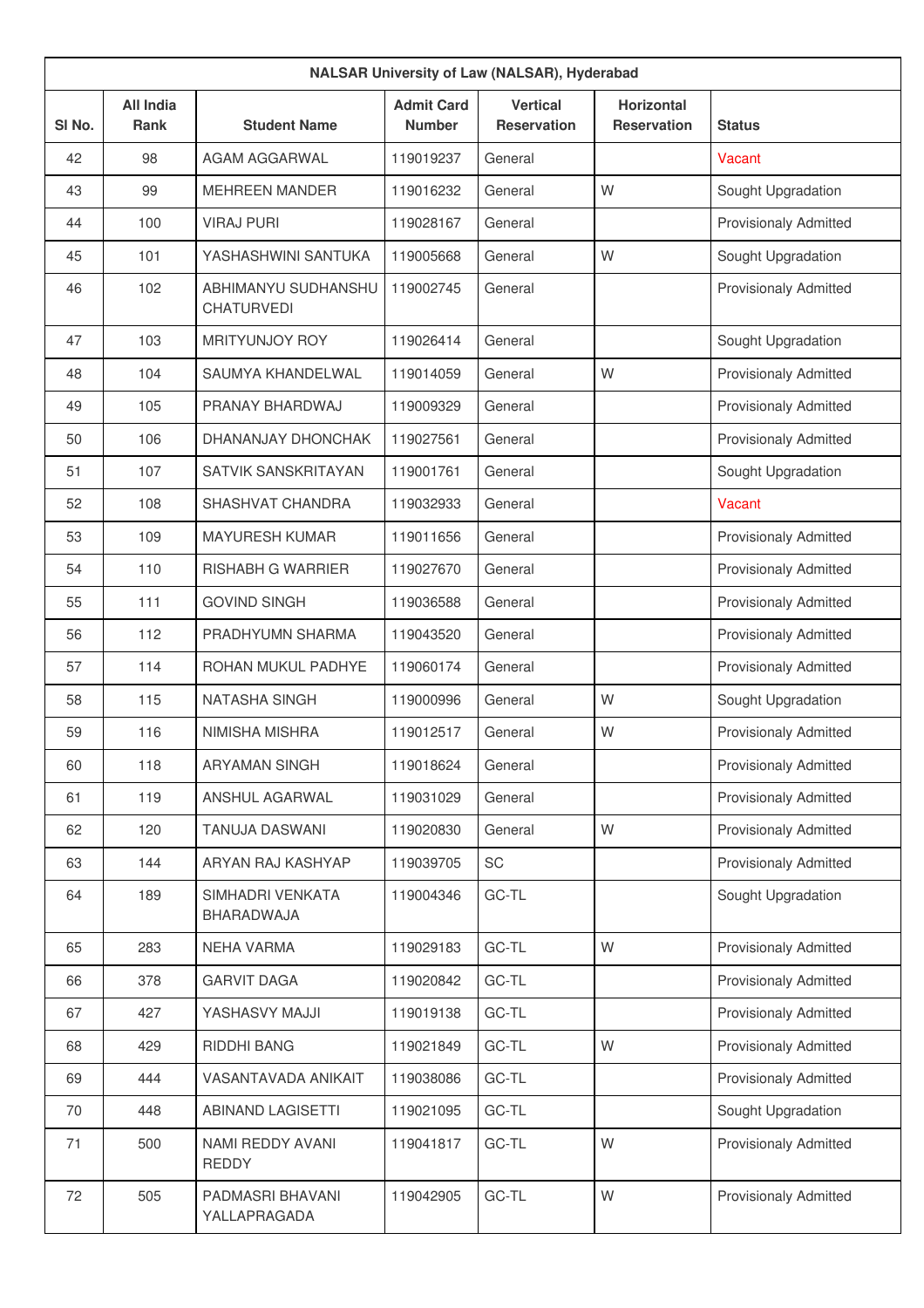| <b>NALSAR University of Law (NALSAR), Hyderabad</b> |                          |                                   |                                    |                                |                                         |                              |  |
|-----------------------------------------------------|--------------------------|-----------------------------------|------------------------------------|--------------------------------|-----------------------------------------|------------------------------|--|
| SI No.                                              | <b>All India</b><br>Rank | <b>Student Name</b>               | <b>Admit Card</b><br><b>Number</b> | <b>Vertical</b><br>Reservation | <b>Horizontal</b><br><b>Reservation</b> | <b>Status</b>                |  |
| 73                                                  | 534                      | <b>VAISHNAVI KOKKONDA</b>         | 119025662                          | GC-TL                          | W                                       | <b>Provisionaly Admitted</b> |  |
| 74                                                  | 553                      | AKANKSHA AGRAHARI                 | 119015909                          | GC-TL                          | W                                       | <b>Provisionaly Admitted</b> |  |
| 75                                                  | 580                      | <b>SHALIKA</b>                    | 119005467                          | GC-TL                          | W                                       | <b>Provisionaly Admitted</b> |  |
| 76                                                  | 733                      | PRERNA SENGUPTA                   | 119009088                          | GC-TL                          | W                                       | <b>Provisionaly Admitted</b> |  |
| 77                                                  | 734                      | <b>AFRAH ASIF</b>                 | 119007476                          | GC-TL                          | W                                       | <b>Provisionaly Admitted</b> |  |
| 78                                                  | 742                      | <b>TADAKAMALLA SAURIS</b>         | 119035031                          | GC-TL                          | W                                       | <b>Provisionaly Admitted</b> |  |
| 79                                                  | 749                      | <b>NANDINI MENON</b>              | 119036611                          | GC-TL                          | W                                       | <b>Provisionaly Admitted</b> |  |
| 80                                                  | 802                      | <b>HARATI AMEYI</b><br>MANDALEEKA | 119042519                          | GC-TL                          | W                                       | <b>Provisionaly Admitted</b> |  |
| 81                                                  | 1777                     | <b>AJITESH ARYA</b>               | 119010963                          | SC                             |                                         | <b>Provisionaly Admitted</b> |  |
| 82                                                  | 1853                     | <b>PRABHATSINGH</b>               | 119006485                          | General                        | PWD <sup>*</sup>                        | Vacant                       |  |
| 83                                                  | 1907                     | <b>ANURAG TIRPUDE</b>             | 119016763                          | <b>SC</b>                      |                                         | Vacant                       |  |
| 84                                                  | 1976                     | KRIPASHANKAR DAMADE               | 119021017                          | SC                             |                                         | Sought Upgradation           |  |
| 85                                                  | 2018                     | <b>ADITI KARNWAL</b>              | 119016270                          | SC                             | W                                       | Sought Upgradation           |  |
| 86                                                  | 2025                     | NAGDEVE PRAJEY<br><b>UMESH</b>    | 119002592                          | SC                             |                                         | <b>Provisionaly Admitted</b> |  |
| 87                                                  | 2352                     | SWARNENDU DAS                     | 119002020                          | SC                             |                                         | <b>Provisionaly Admitted</b> |  |
| 88                                                  | 2484                     | HARSH N DUDHE                     | 119002506                          | SC                             |                                         | Sought Upgradation           |  |
| 89                                                  | 2575                     | <b>AMAN MEENA</b>                 | 119037224                          | <b>ST</b>                      |                                         | Vacant                       |  |
| 90                                                  | 2648                     | <b>GURKANWAR</b>                  | 119019649                          | SC                             |                                         | Sought Upgradation           |  |
| 91                                                  | 2734                     | <b>NANDINI</b>                    | 119008346                          | SC                             | W                                       | Sought Upgradation           |  |
| 92                                                  | 2849                     | MITAKSHARA SINGH                  | 119016866                          | SC                             | W                                       | <b>Provisionaly Admitted</b> |  |
| 93                                                  | 2850                     | MUSKAAN SHARMA                    | 119022201                          | <b>ST</b>                      | W                                       | Sought Upgradation           |  |
| 94                                                  | 2968                     | <b>KUSHAGRA RAO</b>               | 119011243                          | SC                             |                                         | Vacant                       |  |
| 95                                                  | 3003                     | PRATYUSH KUMAR<br><b>PRADHAN</b>  | 119016147                          | General                        | PWD <sup>*</sup>                        | Sought Upgradation           |  |
| 96                                                  | 3010                     | HEMANT CHOUHAN                    | 119016313                          | SC                             |                                         | <b>Provisionaly Admitted</b> |  |
| 97                                                  | 3049                     | <b>SATVIK NIRANJAN</b>            | 119039651                          | General                        | PWD <sup>*</sup>                        | <b>Provisionaly Admitted</b> |  |
| 98                                                  | 3591                     | BHAVYA JOHARI                     | 119021422                          | General                        | PWD <sup>*</sup>                        | Sought Upgradation           |  |
| 99                                                  | 3610                     | <b>BHUMIKA SINGH</b>              | 119019757                          | <b>ST</b>                      | W                                       | <b>Provisionaly Admitted</b> |  |
| 100                                                 | 3676                     | PRANEETHA RATHOD                  | 119002017                          | <b>ST</b>                      | W                                       | <b>Provisionaly Admitted</b> |  |
| 101                                                 | 3698                     | DOLLY CHOUHAN                     | 119028209                          | <b>ST</b>                      | W                                       | <b>Provisionaly Admitted</b> |  |
| 102                                                 | 3982                     | SAHIL RATHEE                      | 119022322                          | General                        | PWD <sup>*</sup>                        | Provisionaly Admitted        |  |
| 103                                                 | 4275                     | <b>BHUKYA KANISHKA</b>            | 119015480                          | ST                             |                                         | Vacant                       |  |